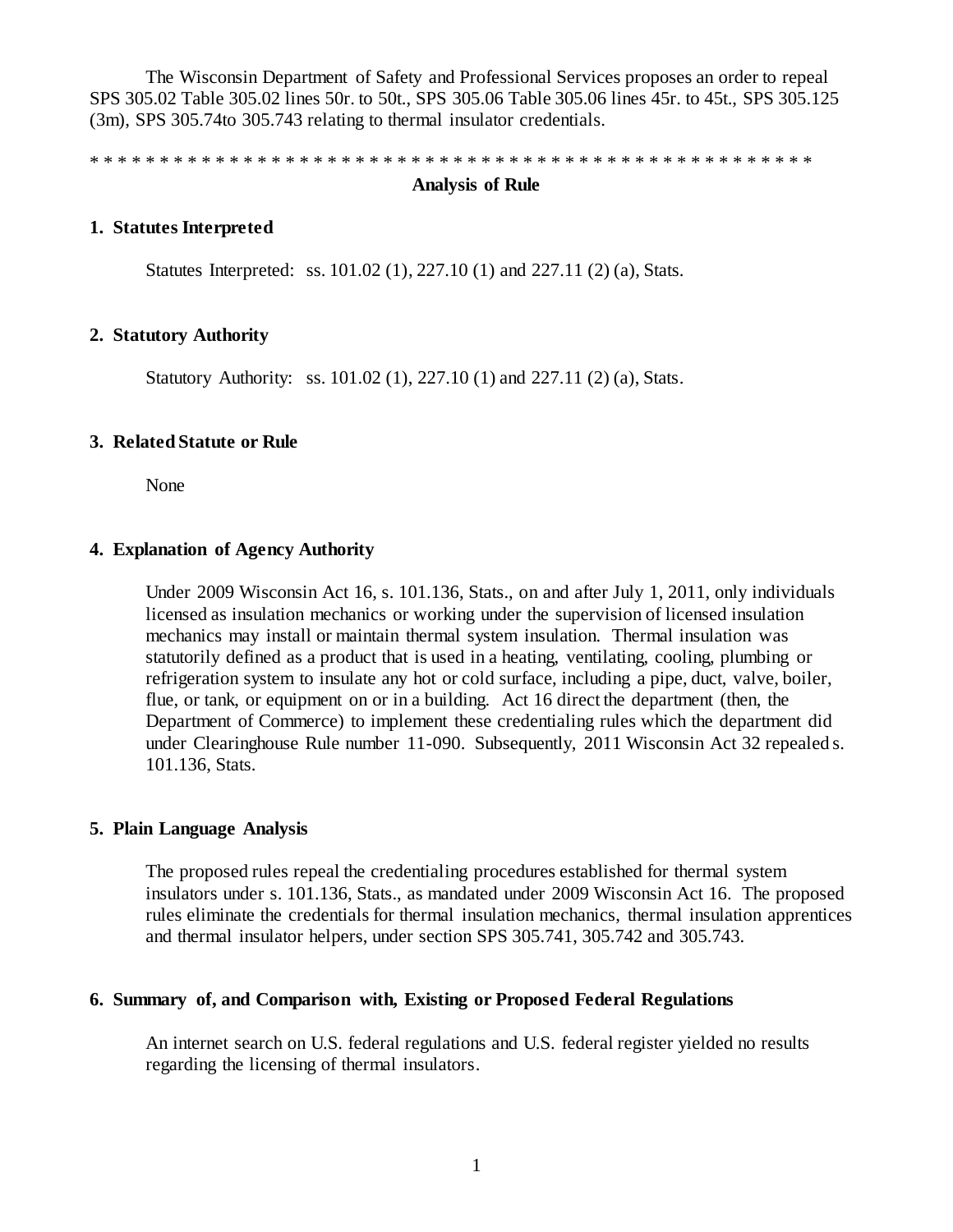## **7. Comparison with Rules in Adjacent States**

An Internet-based search of thermal insulation mechanic licenses in the states of Illinois, Iowa, Michigan and Minnesota found that none of the states have specific rules or programs regarding these types of licenses.

# **8. Summary of Factual Data and Analytical Methodologies**

The proposed rules were developed in light of 2011 Wisconsin Act 32 which repealed s. 101.136, Stats.

# **9. Analysis and Supporting Documents used to Determine Effect on Small Business or in Preparation of Economic Impact Analysis**

The proposed rule action follows the direction provided by 2011 Wisconsin Act 32 in repealing s. 101.136, Stats., and therein, eliminating the mandate for thermal insulator credentials.

# **10. Effect on Small Business**

Originally, it was estimated that the credential rules implemented pursuant to 2009 Wisconsin Act 16 regarding thermal insulators would most likely affect HVAC contractors, plumbing contractors, and mechanical refrigeration contractors. Fees for the various credentials ranged from \$15 for apprentices and helpers to \$250 for mechanics. In light of the 2011 Wisconsin Act 32, the thermal insulator credentials were not implemented and the associated fees not collected.

# **11. Agency Contact**

James Quast, Program Manager, jim.quast@wi.gov, (608) 266-9292

# **12. Public Hearing Comments**

The hearing record on this rule will remain open until February 20, 2012. Written comments on the proposed may be submitted to James Quast, at the Department of Commerce, P.O. Box 2689, Madison, WI 53701-2689, or Email at jim.quast@wi.gov.

\* \* \* \* \* \* \* \* \* \* \* \* \* \* \* \* \* \* \* \* \* \* \* \* \* \* \* \* \* \* \* \* \* \* \* \* \* \* \* \* \* \* \* \* \* \* \* \* \* \* \* \*